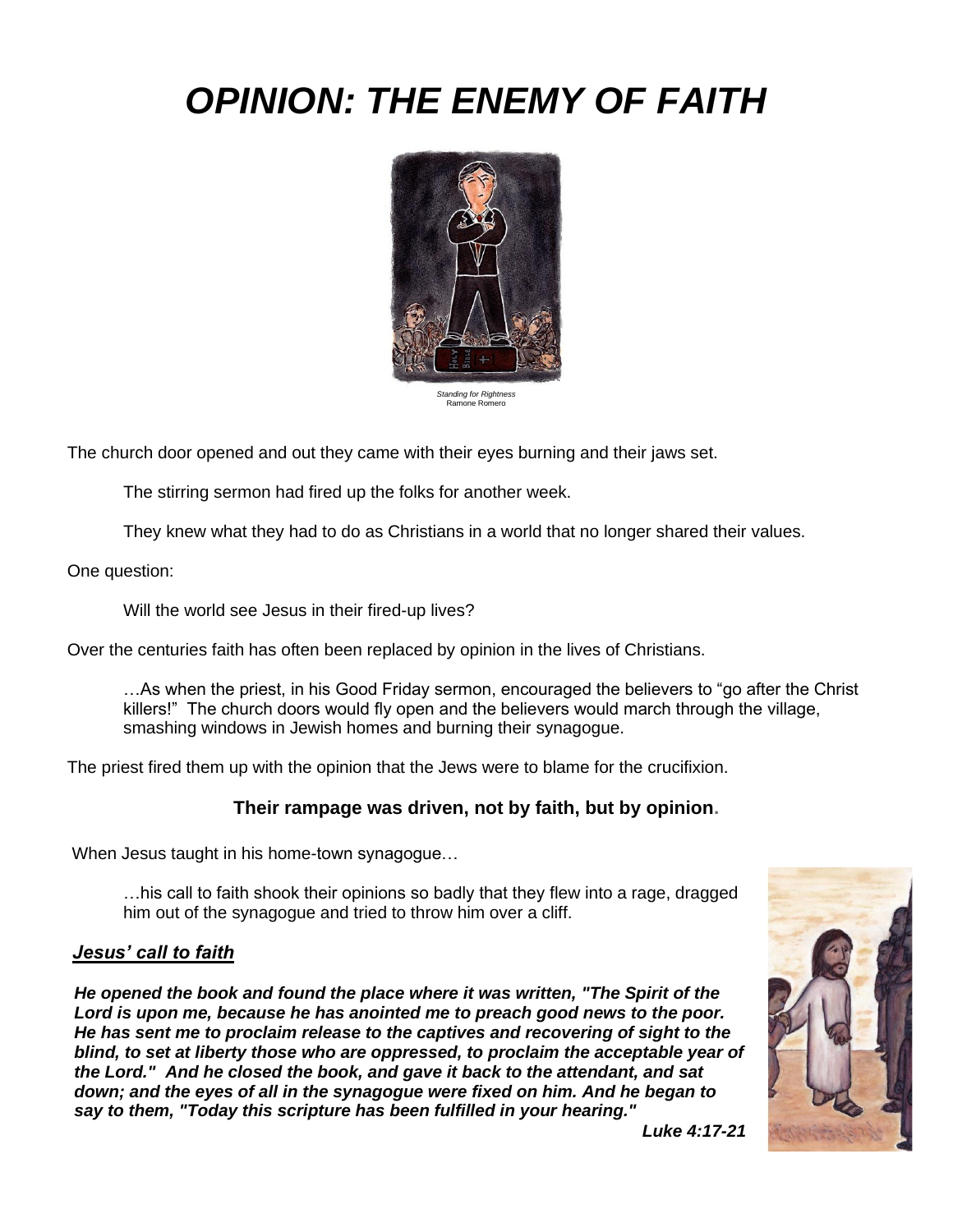At first the people were moved. But as Jesus looked into their faces, he could see anger rising up.

# **These folks were so full of opinions that there was no room for faith.**

# **Jesus shook their opinions.**

### *Opinion number one:*

*We've known young Jesus all his life. How could he be a prophet?*

*And all spoke well of him, and wondered at the gracious words which proceeded out of his mouth; and they said, "Is not this Joseph's son?"*

*And he said to them, "Doubtless you will quote to me this proverb, `Physician, heal yourself; what we have heard you did at Caper'na-um, do here also in your own country.'"And he said, "Truly, I say to you, no prophet is acceptable in his own country*."

#### *Opinion number two:*

We Jews have the inside track with God.

*"But in truth, I tell you, there were many widows in Israel in the days of Eli'jah, when the heaven was shut up three years and six months, when there came a great famine over all the land; and Eli'jah was sent to none of them but only to Zar'ephath, in the land of Sidon, to a woman who was a widow.*

*And there were many lepers in Israel in the time of the prophet Eli'sha; and none of them was cleansed, but only Na'aman the Syrian."*

#### *Don't mess with our opinions!*

*When they heard this, all in the synagogue were filled with wrath. And they rose up and put him out of the city, and led him to the brow of the hill on which their city was built, that they might throw him down headlong. But passing through the midst of them he went away.*

*Luke 4*



**Our opinions are the enemy of our faith.** 

They elbow their way into our hearts and push faith over the cliff.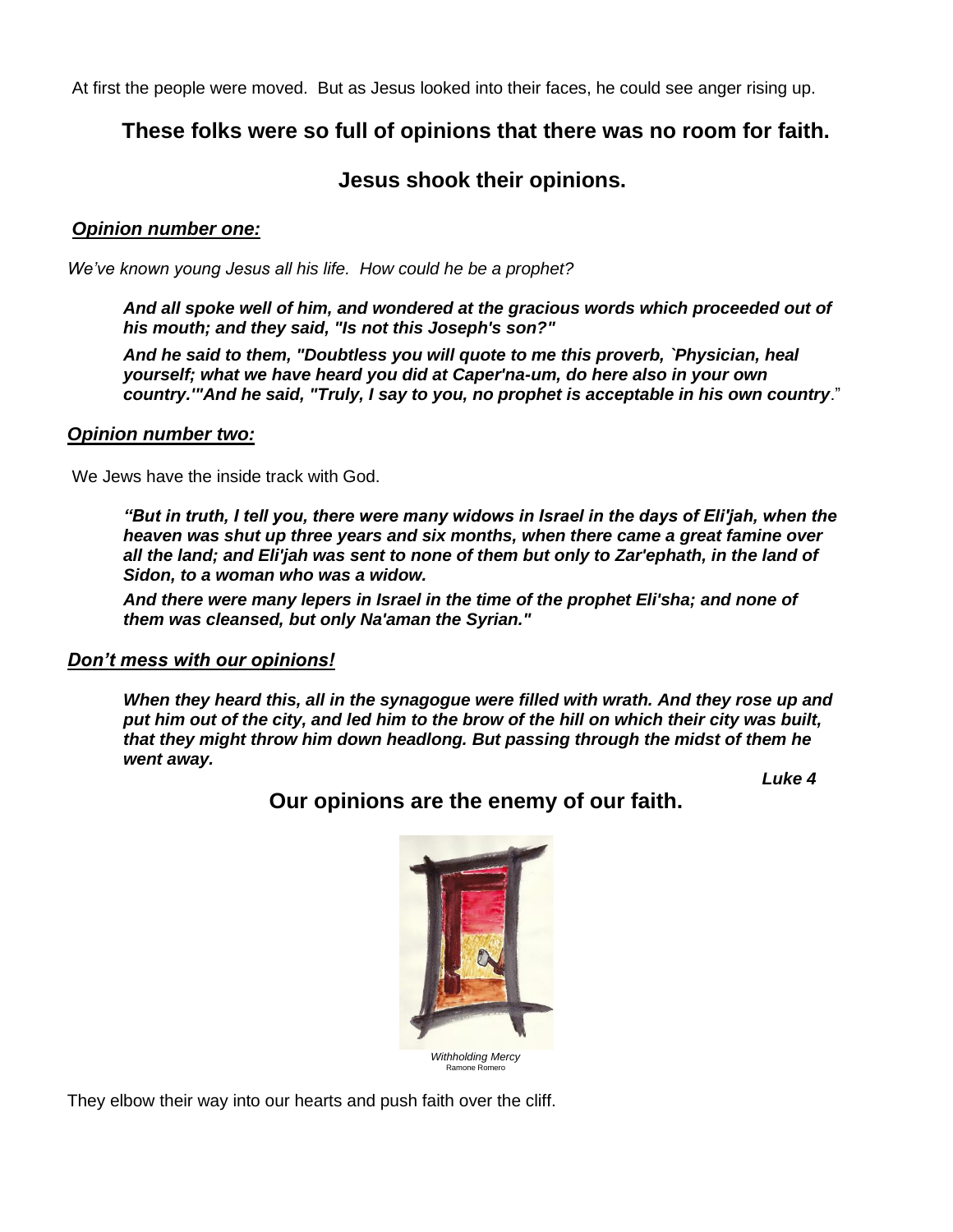# *When we come to hear Jesus, we need to leave our opinions at the door.*

#### *"Blessed are the poor in spirit, for theirs is the kingdom of heaven."*

The poor in spirit have no opinions; they have faith.

They have ears to hear what God has to say.

If we want to hear Jesus, we need to leave behind….

…our doctrinal opinions.

…our theological opinions.

…our political opinions.

Only when our opinions are out of the way can our hearts hear the voice of the Master.



*Crossroads Ramone Romero*

## *When we go out to proclaim Jesus, we need to leave our opinions in the garbage*.

No wonder the world shakes its head when it looks at the church.

When the world looks at us...

…it hears us talk about "Christian values", "Christian principles", Christian culture"…. all of *which are more opinion than faith.*

It rarely hears the voice of Jesus. It rarely sees the love of Jesus. It rarely encounters the truth of Jesus.

We need to leave our opinions in the garbage, and simply bear witness to Jesus,

By the way we live. By the way we speak.